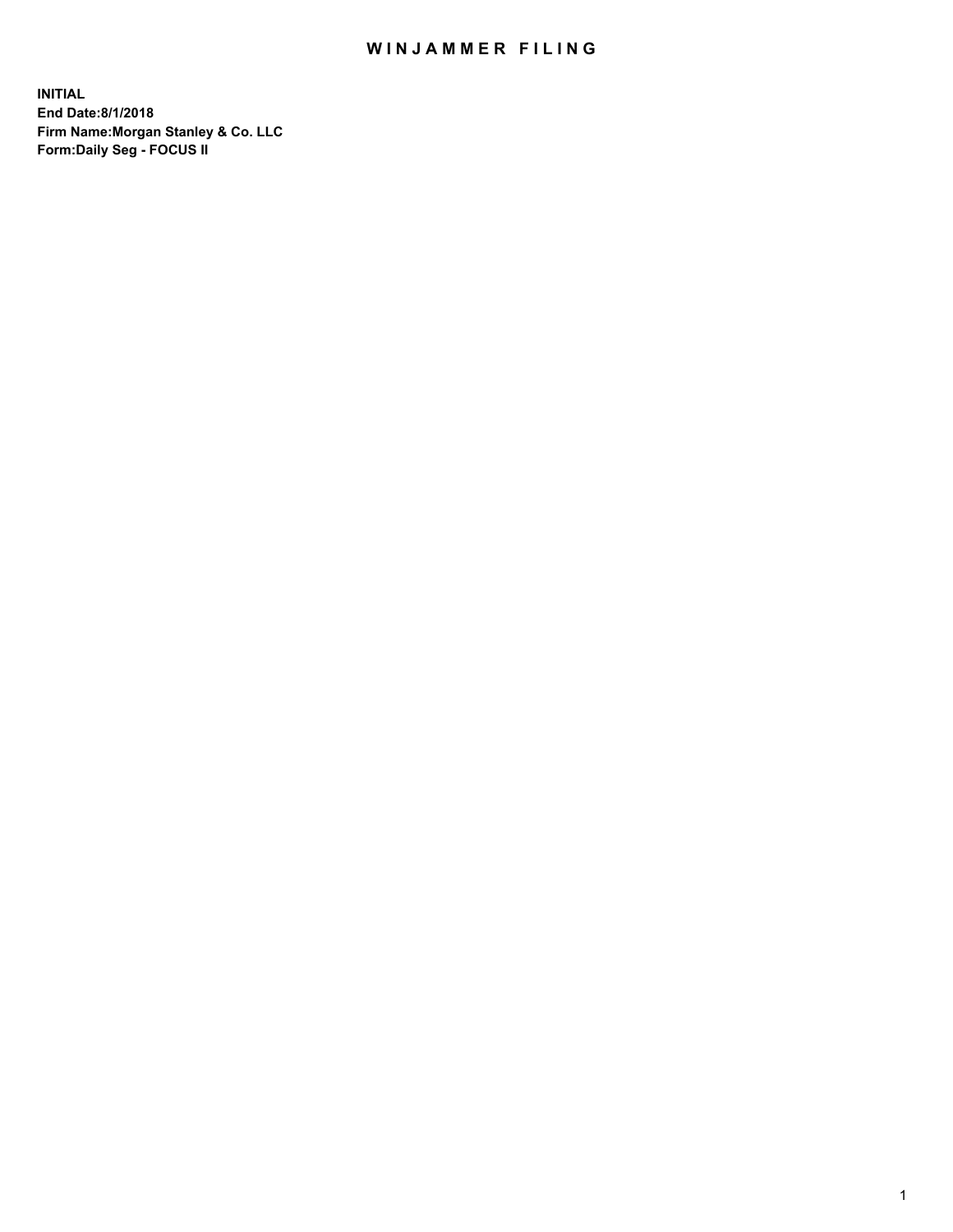## **Daily Segregation - Cover Page**

| Name of Company                                                                                                                                                                                                                                                                                                                | <b>Morgan Stanley &amp; Co. LLC</b>                                        |
|--------------------------------------------------------------------------------------------------------------------------------------------------------------------------------------------------------------------------------------------------------------------------------------------------------------------------------|----------------------------------------------------------------------------|
| <b>Contact Name</b>                                                                                                                                                                                                                                                                                                            | <b>Ikram Shah</b>                                                          |
| <b>Contact Phone Number</b>                                                                                                                                                                                                                                                                                                    | 212-276-0963                                                               |
| <b>Contact Email Address</b>                                                                                                                                                                                                                                                                                                   | lkram.shah@morganstanley.com                                               |
| FCM's Customer Segregated Funds Residual Interest Target (choose one):<br>a. Minimum dollar amount: ; or<br>b. Minimum percentage of customer segregated funds required:% ; or<br>c. Dollar amount range between: and; or<br>d. Percentage range of customer segregated funds required between: % and %.                       | 280,000,000<br>$\overline{\mathbf{0}}$<br>0 <sub>0</sub><br>0 <sub>0</sub> |
| FCM's Customer Secured Amount Funds Residual Interest Target (choose one):<br>a. Minimum dollar amount: ; or<br>b. Minimum percentage of customer secured funds required:%; or<br>c. Dollar amount range between: and; or<br>d. Percentage range of customer secured funds required between:% and%.                            | 140,000,000<br>$\overline{\mathbf{0}}$<br>0 <sub>0</sub><br>0 <sub>0</sub> |
| FCM's Cleared Swaps Customer Collateral Residual Interest Target (choose one):<br>a. Minimum dollar amount: ; or<br>b. Minimum percentage of cleared swaps customer collateral required:% ; or<br>c. Dollar amount range between: and; or<br>d. Percentage range of cleared swaps customer collateral required between:% and%. | 92,000,000<br><u>0</u><br>0 <sub>0</sub><br>00                             |

Attach supporting documents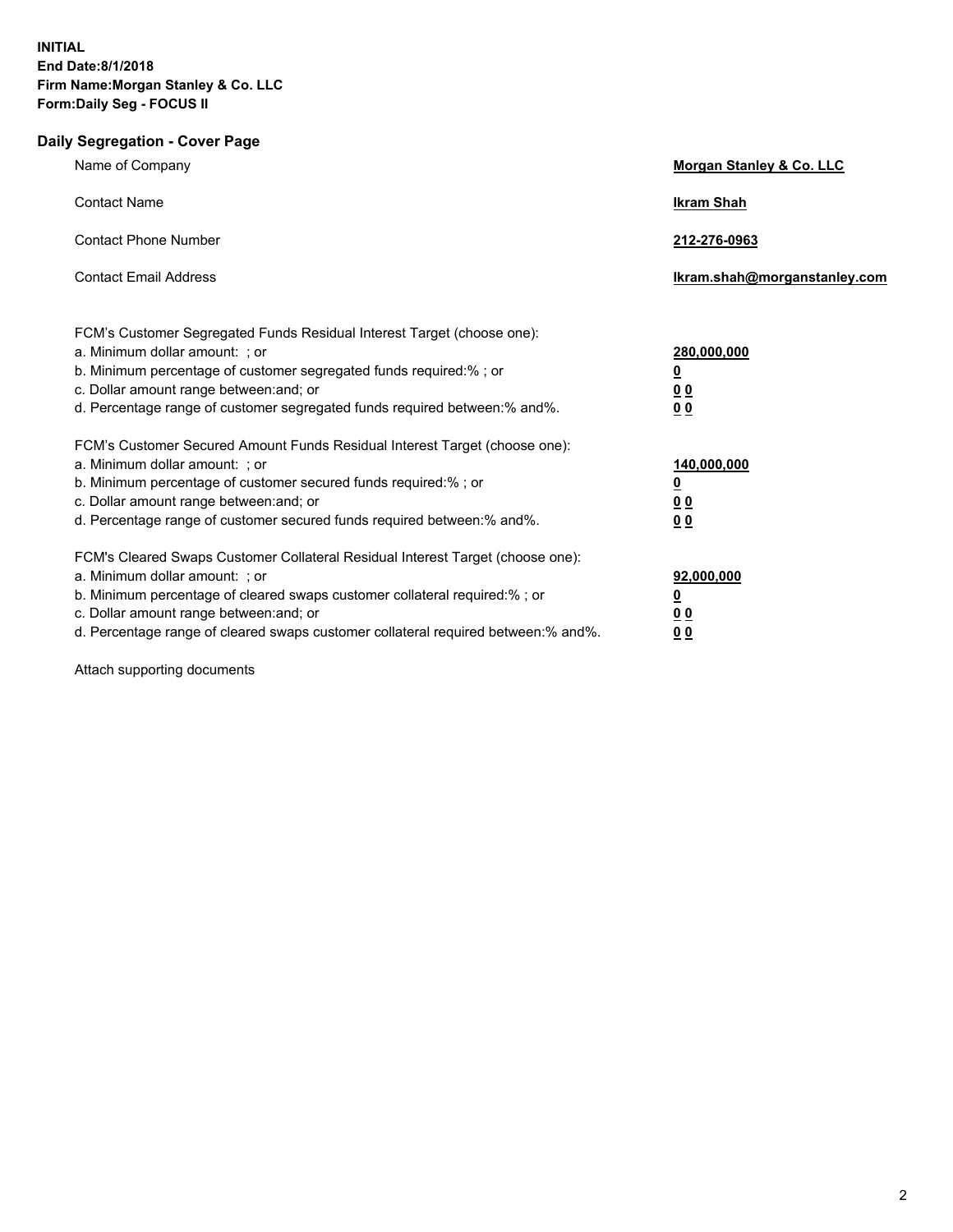## **Daily Segregation - Secured Amounts**

|     | Foreign Futures and Foreign Options Secured Amounts                                         |                                         |
|-----|---------------------------------------------------------------------------------------------|-----------------------------------------|
|     | Amount required to be set aside pursuant to law, rule or regulation of a foreign            | $0$ [7305]                              |
|     | government or a rule of a self-regulatory organization authorized thereunder                |                                         |
| 1.  | Net ledger balance - Foreign Futures and Foreign Option Trading - All Customers             |                                         |
|     | A. Cash                                                                                     | 3,189,317,543 [7315]                    |
|     | B. Securities (at market)                                                                   | 2,187,333,420 [7317]                    |
| 2.  | Net unrealized profit (loss) in open futures contracts traded on a foreign board of trade   | -291,693,092 [7325]                     |
| 3.  | Exchange traded options                                                                     |                                         |
|     | a. Market value of open option contracts purchased on a foreign board of trade              | 33, 147, 415 [7335]                     |
|     | b. Market value of open contracts granted (sold) on a foreign board of trade                | -23,516,320 [7337]                      |
| 4.  | Net equity (deficit) (add lines 1. 2. and 3.)                                               | 5,094,588,966 [7345]                    |
| 5.  | Account liquidating to a deficit and account with a debit balances - gross amount           | 247,894,601 [7351]                      |
|     | Less: amount offset by customer owned securities                                            | -246,522,784 [7352] 1,371,817           |
|     |                                                                                             | [7354]                                  |
| 6.  | Amount required to be set aside as the secured amount - Net Liquidating Equity              | 5,095,960,783 [7355]                    |
|     | Method (add lines 4 and 5)                                                                  |                                         |
| 7.  | Greater of amount required to be set aside pursuant to foreign jurisdiction (above) or line | 5,095,960,783 [7360]                    |
|     | 6.                                                                                          |                                         |
|     | FUNDS DEPOSITED IN SEPARATE REGULATION 30.7 ACCOUNTS                                        |                                         |
| 1.  | Cash in banks                                                                               |                                         |
|     | A. Banks located in the United States                                                       | 700,886,752 [7500]                      |
|     | B. Other banks qualified under Regulation 30.7                                              | 544,243,780 [7520] 1,245,130,532        |
|     |                                                                                             | [7530]                                  |
| 2.  | Securities                                                                                  |                                         |
|     | A. In safekeeping with banks located in the United States                                   | 52,695,730 [7540]                       |
|     | B. In safekeeping with other banks qualified under Regulation 30.7                          | 0 [7560] 52,695,730 [7570]              |
| 3.  | Equities with registered futures commission merchants                                       |                                         |
|     | A. Cash                                                                                     | 6,289,561 [7580]                        |
|     | <b>B.</b> Securities                                                                        | $0$ [7590]                              |
|     | C. Unrealized gain (loss) on open futures contracts                                         | 361,938 [7600]                          |
|     | D. Value of long option contracts                                                           | $0$ [7610]                              |
|     | E. Value of short option contracts                                                          | 0 [7615] 6,651,499 [7620]               |
| 4.  | Amounts held by clearing organizations of foreign boards of trade                           |                                         |
|     | A. Cash                                                                                     | $0$ [7640]                              |
|     | <b>B.</b> Securities                                                                        | $0$ [7650]                              |
|     | C. Amount due to (from) clearing organization - daily variation                             | $0$ [7660]                              |
|     | D. Value of long option contracts                                                           | $0$ [7670]                              |
|     | E. Value of short option contracts                                                          | 0 [7675] 0 [7680]                       |
| 5.  | Amounts held by members of foreign boards of trade                                          |                                         |
|     | A. Cash                                                                                     | 2,132,885,062 [7700]                    |
|     | <b>B.</b> Securities                                                                        | 2,134,637,690 [7710]                    |
|     | C. Unrealized gain (loss) on open futures contracts                                         | -292,055,030 [7720]                     |
|     | D. Value of long option contracts                                                           | 33,147,415 [7730]                       |
|     | E. Value of short option contracts                                                          | <u>-23,516,320</u> [7735] 3,985,098,817 |
|     |                                                                                             | $[7740]$                                |
| 6.  | Amounts with other depositories designated by a foreign board of trade                      | $0$ [7760]                              |
| 7.  | Segregated funds on hand                                                                    | $0$ [7765]                              |
| 8.  | Total funds in separate section 30.7 accounts                                               | 5,289,576,578 [7770]                    |
| 9.  | Excess (deficiency) Set Aside for Secured Amount (subtract line 7 Secured Statement         | 193,615,795 [7380]                      |
|     | Page 1 from Line 8)                                                                         |                                         |
| 10. | Management Target Amount for Excess funds in separate section 30.7 accounts                 | 140,000,000 [7780]                      |
| 11. | Excess (deficiency) funds in separate 30.7 accounts over (under) Management Target          | 53,615,795 [7785]                       |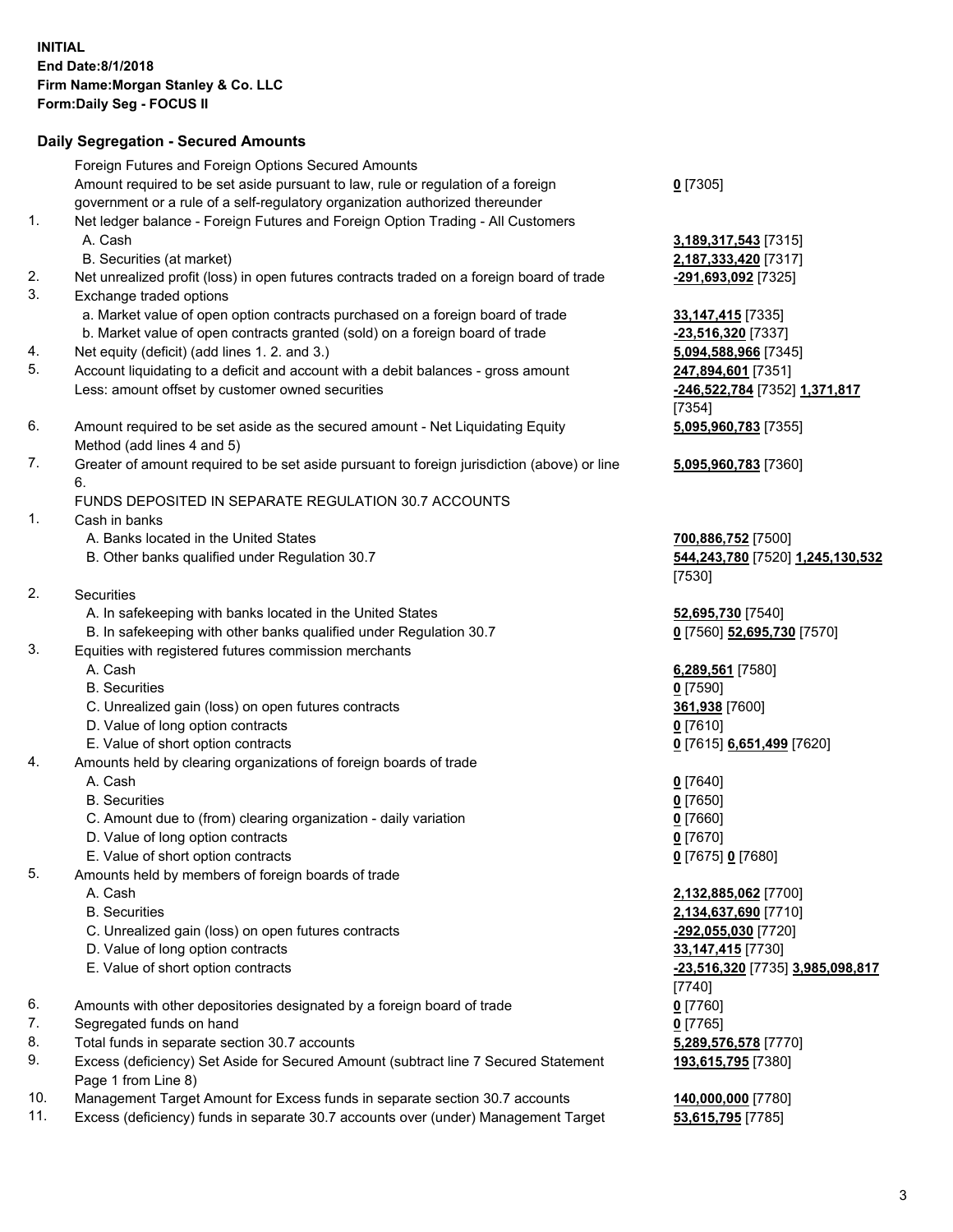|     | Daily Segregation - Segregation Statement                                           |                               |
|-----|-------------------------------------------------------------------------------------|-------------------------------|
|     | SEGREGATION REQUIREMENTS(Section 4d(2) of the CEAct)                                |                               |
| 1.  | Net ledger balance                                                                  |                               |
|     | A. Cash                                                                             | 10,939,008,641 [7010]         |
|     | B. Securities (at market)                                                           | 5,866,298,805 [7020]          |
| 2.  | Net unrealized profit (loss) in open futures contracts traded on a contract market  | -363,155,636 [7030]           |
| 3.  | Exchange traded options                                                             |                               |
|     | A. Add market value of open option contracts purchased on a contract market         | 418,771,144 [7032]            |
|     | B. Deduct market value of open option contracts granted (sold) on a contract market | -523,674,606 [7033]           |
| 4.  | Net equity (deficit) (add lines 1, 2 and 3)                                         | 16,337,248,348 [7040]         |
| 5.  | Accounts liquidating to a deficit and accounts with                                 |                               |
|     | debit balances - gross amount                                                       | 503,888,266 [7045]            |
|     | Less: amount offset by customer securities                                          | -501,244,225 [7047] 2,644,041 |
|     |                                                                                     | [7050]                        |
| 6.  | Amount required to be segregated (add lines 4 and 5)                                | 16,339,892,389 [7060]         |
|     | FUNDS IN SEGREGATED ACCOUNTS                                                        |                               |
| 7.  | Deposited in segregated funds bank accounts                                         |                               |
|     | A. Cash                                                                             | 4,460,331,428 [7070]          |
|     | B. Securities representing investments of customers' funds (at market)              | $0$ [7080]                    |
|     | C. Securities held for particular customers or option customers in lieu of cash (at | 679,804,475 [7090]            |
|     | market)                                                                             |                               |
| 8.  | Margins on deposit with derivatives clearing organizations of contract markets      |                               |
|     | A. Cash                                                                             | 6,470,081,122 [7100]          |
|     | B. Securities representing investments of customers' funds (at market)              | $0$ [7110]                    |
|     | C. Securities held for particular customers or option customers in lieu of cash (at | 5,186,494,330 [7120]          |
|     | market)                                                                             |                               |
| 9.  | Net settlement from (to) derivatives clearing organizations of contract markets     | $-30,763,518$ [7130]          |
| 10. | Exchange traded options                                                             |                               |
|     | A. Value of open long option contracts                                              | 418,771,144 [7132]            |
|     | B. Value of open short option contracts                                             | -523,674,606 [7133]           |
| 11. | Net equities with other FCMs                                                        |                               |
|     | A. Net liquidating equity                                                           | 13,217,656 [7140]             |
|     | B. Securities representing investments of customers' funds (at market)              | $0$ [7160]                    |
|     | C. Securities held for particular customers or option customers in lieu of cash (at | $0$ [7170]                    |
|     | market)                                                                             |                               |
| 12. | Segregated funds on hand                                                            | $0$ [7150]                    |
| 13. | Total amount in segregation (add lines 7 through 12)                                | 16,674,262,031 [7180]         |
| 14. | Excess (deficiency) funds in segregation (subtract line 6 from line 13)             | 334,369,642 [7190]            |
| 15. | Management Target Amount for Excess funds in segregation                            | 280,000,000 [7194]            |
| 16. | Excess (deficiency) funds in segregation over (under) Management Target Amount      | 54,369,642 [7198]             |

16. Excess (deficiency) funds in segregation over (under) Management Target Amount Excess